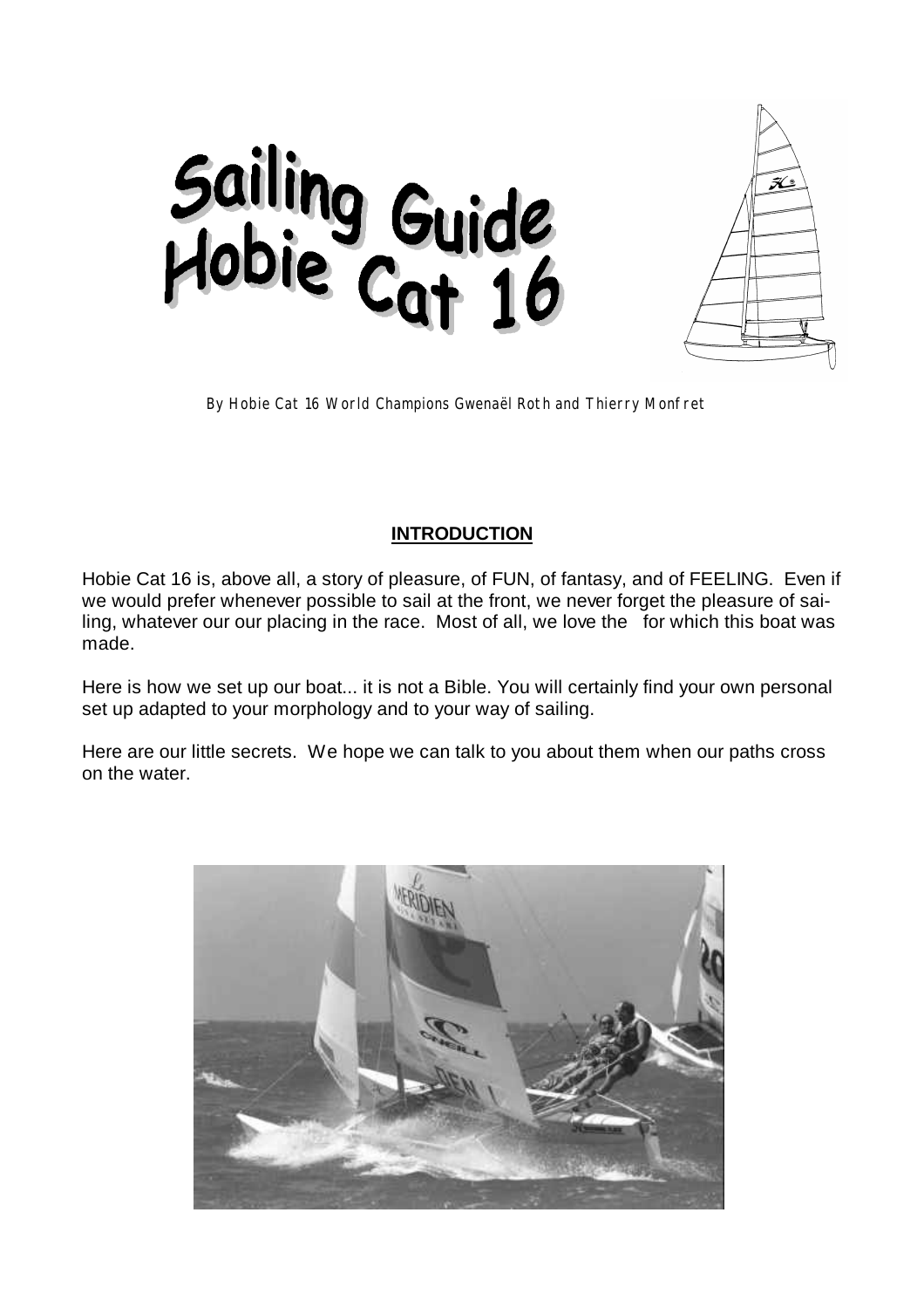# **ON THE BEACH**

## **Mast set up**

## **SHROUDS** :

Chose from the base the hole in the stay adjuster where you will place your pin.

| <b>CHOPPY SEA</b>                     |
|---------------------------------------|
| 10 Knots $<<$ wind<br>5 knots         |
| 12 -15 knots $<<$ wind<br>10 knots    |
| Above 15 knots << wind Above 10 knots |
|                                       |

With two pins per shroud, and with an agile crew (Thierry and his nimble fingers), you can alter this set up between stages if the wind changes.

## **JIB :**

You need to find the hole of the clew with which you would have the same tension in the sail foot and in the leech by sheeting block to block, not forgetting keeping the right luff tension.

## **JIB LUFF TENSION :**

This is the most important tuning on the Hobie 16. We will get back to this later.

The jib sheet is fixed to the second hole. The blocks are fixed together from this hole onto the large shackle which is placed in front of the blocks.

## **BATTENS : TENSION**

This is just a rough guide. Gwen is always the person who adjusts them ... so this is his personal method.

Mainsail: Hold the cloth. You need less tension under a strong wind. Less tension at the top than at the bottom, progressively top 3, middle 2, bottom 3.

 $Jib$ : It is the same as above, but be aware of the difference in length and therefore in flexibility.

Trapezes : The main thing is to be comfortable, to have a good position; the crew shall be slightly lower.

Trampoline : The hooks are usually always the first to suffer from too much tension.

## **RUDDERS :**

Compensation is always at its maximum.



Verify the compensation of your rudders.

Place A point at 40 cm from stern and B point at 40 cm from bottom part of rudder head. Verify that x has the same length on both rudders.

Therefore you need to measure the parallelism of the rudders : 3mm opening ...



Gwen : "I was given this tip by the South Africans and other Pacific crews at the 93 Worlds in Guadeloupe. At first it is tricky to, but it works so much better afterwards."

## **SAIL SET UP ON THE BEACH :**

The sails are hoisted and adjusted.

#### Jib:

This is the first to be hoisted. Luff tension is regular and can be changed later if necessary.

\*the final hole for the tack will be adjusted according to the mainsail.

\*the halyard tension is medium. Do not waste your energy with it.

## Mainsail:

make sure the hook is well adjusted. If you borrow a boat, reinforce the mast head. adjust with the cunningham.

#### Main halvard tension:

No specific rule to sheet the halyard. This is our "feeling" method ! The inspiration comes from Le Déroff, medalist on Tornado in Séoul...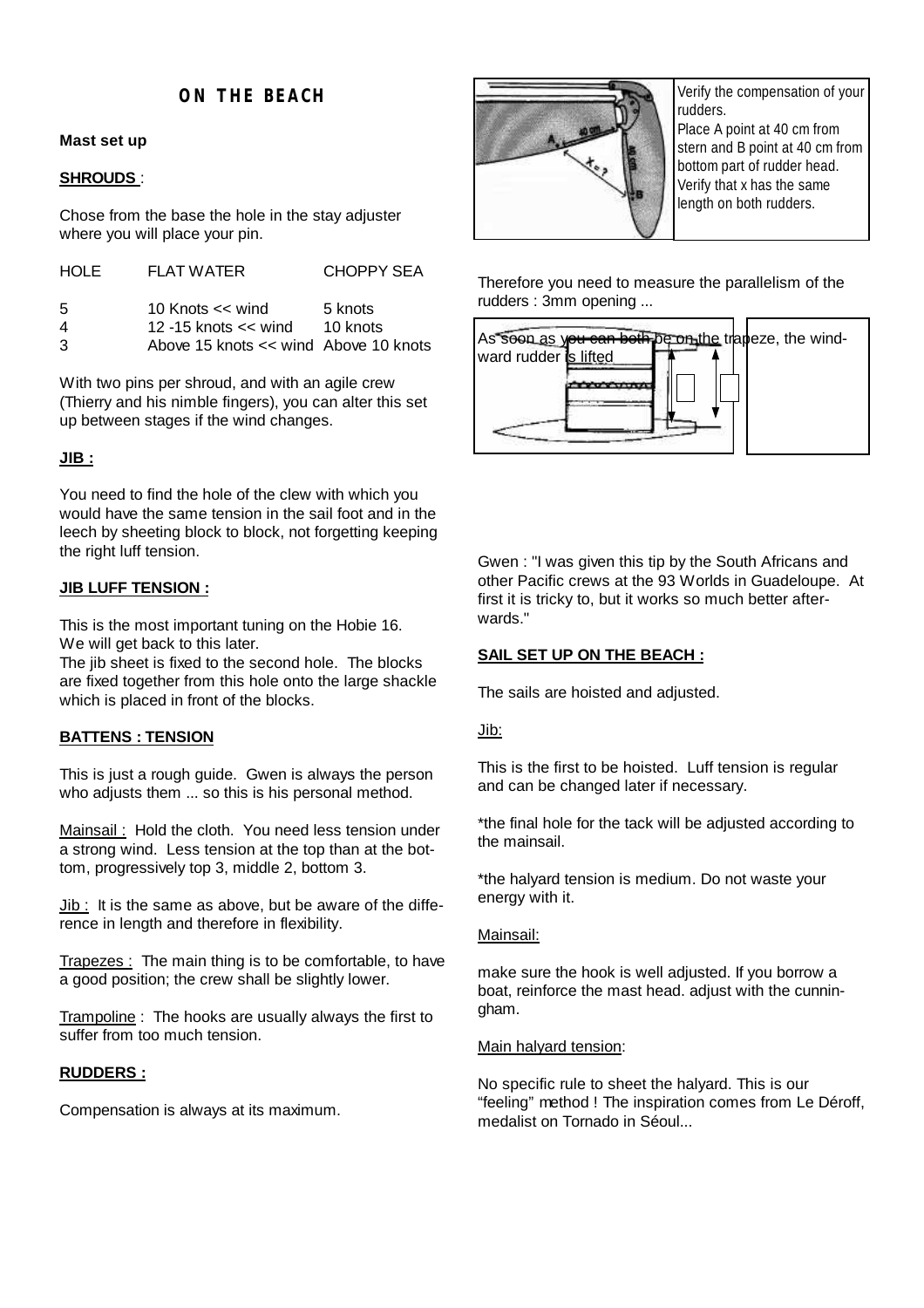Everything will be adjusted on the beach according to the potential tension of the Mainsheet clew.

With good weather conditions, when the mast is standing upright, the check point is: "Block in Block".

Once the cunnigham tightened, sheet in the Mainsheet as far as it will go. Otherwise you need to change the tack until the Jib is well adjusted when the mainsheet is fully tightened.

## **THE BOAT IS READY TO SAIL...**

Do not forget to release the cunnigham to return on the beach otherwise you might tip over (as what happened to Gilles L. and Claude R. in Jersey in 1993)

Do not forget the drain plugs and make sure you put them on the right boat !

## **ON THE WATER**

Sheet in the cunnigham (to the maximum) even with little wind.

#### UPWIND:

In the breeze, if the boat rises instead of speeding up:

Do not open the Mainsheet traveller;

- Tighten the cunnigham
- Sheet out the Jib Halyard
- Release the Jib slide (that's the secret...)

If no wind, for everybody, it is time to apply solar cream and drink beer

#### DOWN WIND :

Always go broad reach

- Sheet out the cunningham (up to the moment where some appear on the mainsail luff). Do not forget to retighten when up wind

- Sheet out the mainsail traveller (not completely)
- Release the jib slide

#### MEDIUM :

Same as up-wind.

- Mainsail traveller open 15 to 20 cm
- Position of the crew ... more away.

# **POSITION OF THE CREW**

We have been sailing together for 7 years. This is just like a couple ... A relation of confidence is established. There is not :

- one skipper (the boss)
- one crew (the slave)

It is much more like "2 friends on a boat, sharing the wind".

#### GWEN, SKIPPER :

"My target is the faster, the better, I do not look at the other skippers. What a pity!

By medium reach, I take the helm and the mainsheet. The traveller is pre-set.

Au largue serré, j'ai la barre (oui, oui) et l'écoute de foc. Cela me permet d'être très en arrière au trapèze. Notez que l'écoute de foc passe au dessus de l'écoute de GV de Thierry".

#### THIERRY, EQUIPIER :

Il a pour objectif de donner les informations

- météo
- stratégie, tactique

Il règle les voiles après rapide concertation.

Thierry "Au près j'ai la GV (il faut de bons gants), je regarde tout, oui je dis bien tout," (pauvre Gwen, qu'estce qu'il a raté au Danemark).

" Le foc est bordé et il ne bouge pas sauf si nous décidons de changer toute la configuration de la voile d'avant.

Au grand largue, je régule le foc et l'équilibre du bateau, qui doit être bien sur l'avant. Sortez les glacières ...

Au largue serré, au trapèze, j'ai la GV et le chariot de GV."

## **EQUILIBRE LONGITUDINAL DU BATEAU**

Au près, petit temps, tout le monde à l'avant. Plus de vent, bateau dans ses lignes.

Au grand largue, tout le monde à l'avant, mais attention si le vent monte !

Au large serré, bateau équilibré en reculant quand le vent monte. L'arrière, c'est la sécurité, c'est la position qui permet de donner toute la puissance à la voilure. C'est un peu délicat.